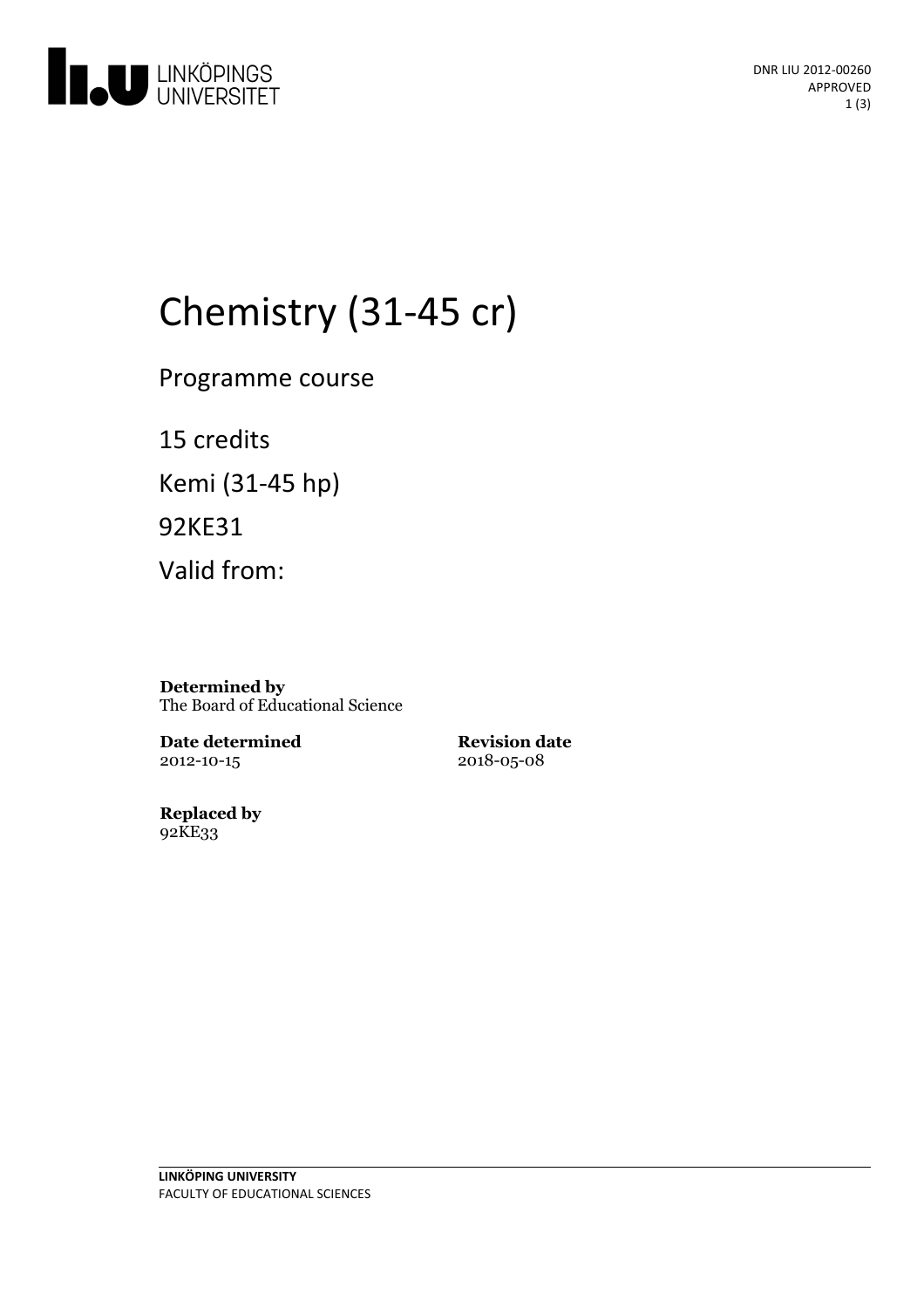Main field of study Chemistry

Course level

First cycle

Advancement level

 $G_1X$ 

#### Course offered for

- Secondary School Teacher Programme with a specialization in Teaching in the Upper-Secondary School
- Secondary School Teacher Programme with a specialization in Teaching in Grades 7-9 of the Compulsory School

#### Examination

Applies to all courses regardless of grading scale.

Students failing an exam covering either the entire course or part of the course two times are entitled to have a new examiner appointed for the reexamination.

If the course has a three-graded grading scale (U - VG), following applies:

Students who have passed an examination may not retake it in order to improve their grades.

If the course is a VfU course, the following applies:

Examination of applied social and didactic abilities is limited to three (3) occasions.

#### Grades

Three-grade scale, U, G, VG

### Other information

Planning and implementation of a course must take its starting point in the wording of the syllabus. The course evaluation included in each course must therefore take up the question how well the course agrees with the syllabus. The course is carried outin such <sup>a</sup> way that both men´s and women´s

experience and knowledge is made visible and developed.